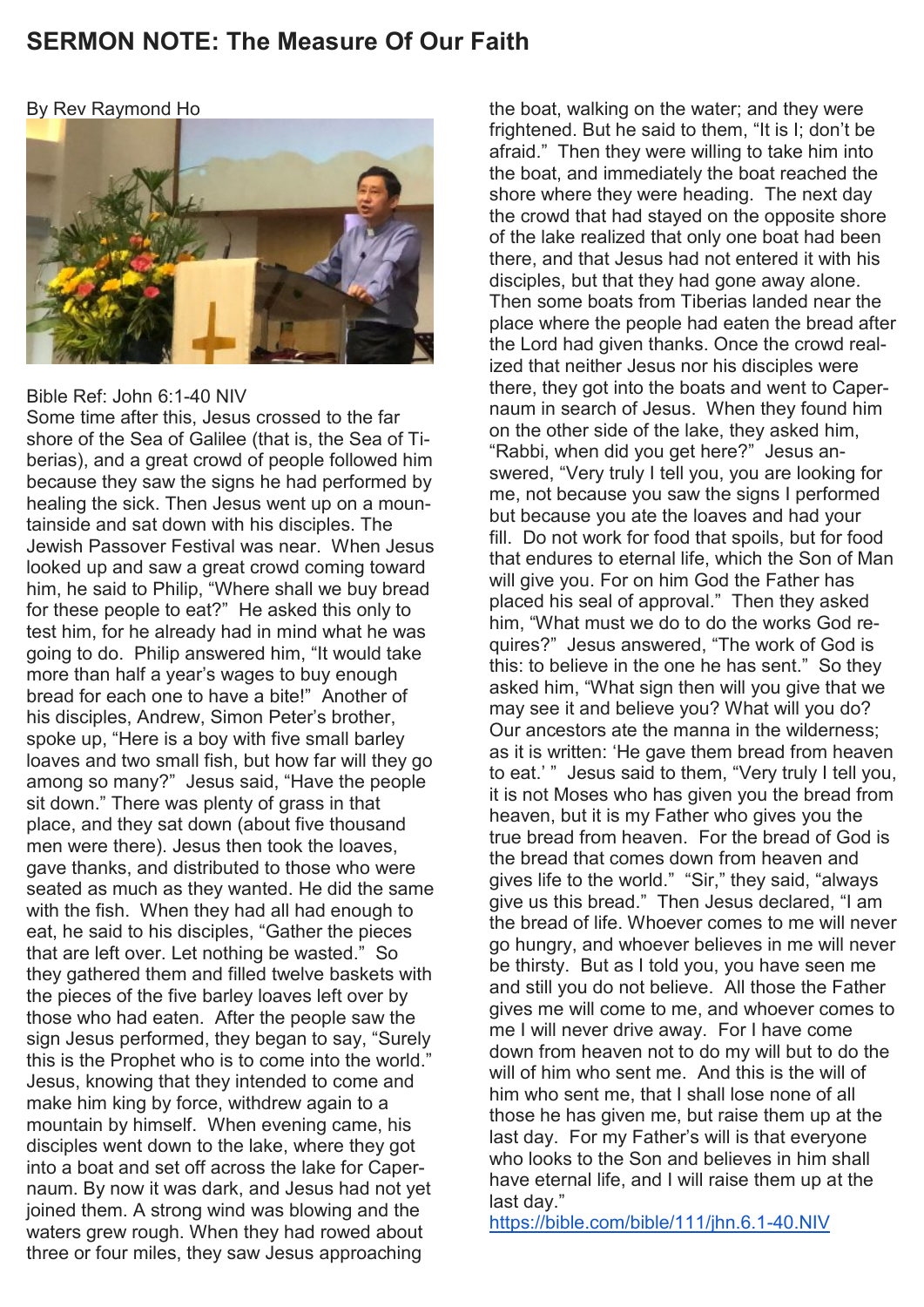## OUR FAITH

# any people follow Christ because of<br>miraculous signs (John 6:1-15)

Sign and wonder can be the reason of a growing Church. Some will wonder if there is no sign of miracles in a Church, is the Church spirit filled or is the GOD even with the Church.

After the people saw the sign Jesus<br>performed, they began to say, "Surely<br>this is the Prophet who is to come into

<sup>rs</sup> Jesus, knowi<mark>ng that they intended to</mark><br>come and make him king by force,<br>vithdrew again to a mountain by hi<mark>mself.</mark>

Now to him who is able to do<br>immeasurably more than all we ask or<br>imagine, according to his power that is at<br>work within us"

## eeople follow Christ because o<br>sings in life (John 1:16-34)

**Canadical Secret Convertsion Convertision**<br>*Saw the signs I performed but because you*<br>*Saw the signs I performed but because*<br>*You ate the loaves and had your fill.* 

John 6:27 - Do not work for food that spoils,<br>but for food that endures to eternal life, which<br>the Son of Man will give you. For on him God<br>the Father has placed his seal of approval."

20 years ago or even now many people attracted to prosperity preaching.

People also believed the more you give the more you received (material blessing).

Some lost their faith or back-slided due to no more or less material blessings.

We should anchor or faith base on the fact that GOD had blessed us with letting JESUS CHRIST died for us on the cross for our salvation.

 $\frac{\sinh 6:27}{\sinh 6:27}$  Do not work for food that spoils,<br>but for food that endures to eternal life, which<br>the Son of Man will give you. For on him God<br>the Father has placed his seal of approval."<br>Enhesians 1:3 - "Praise b